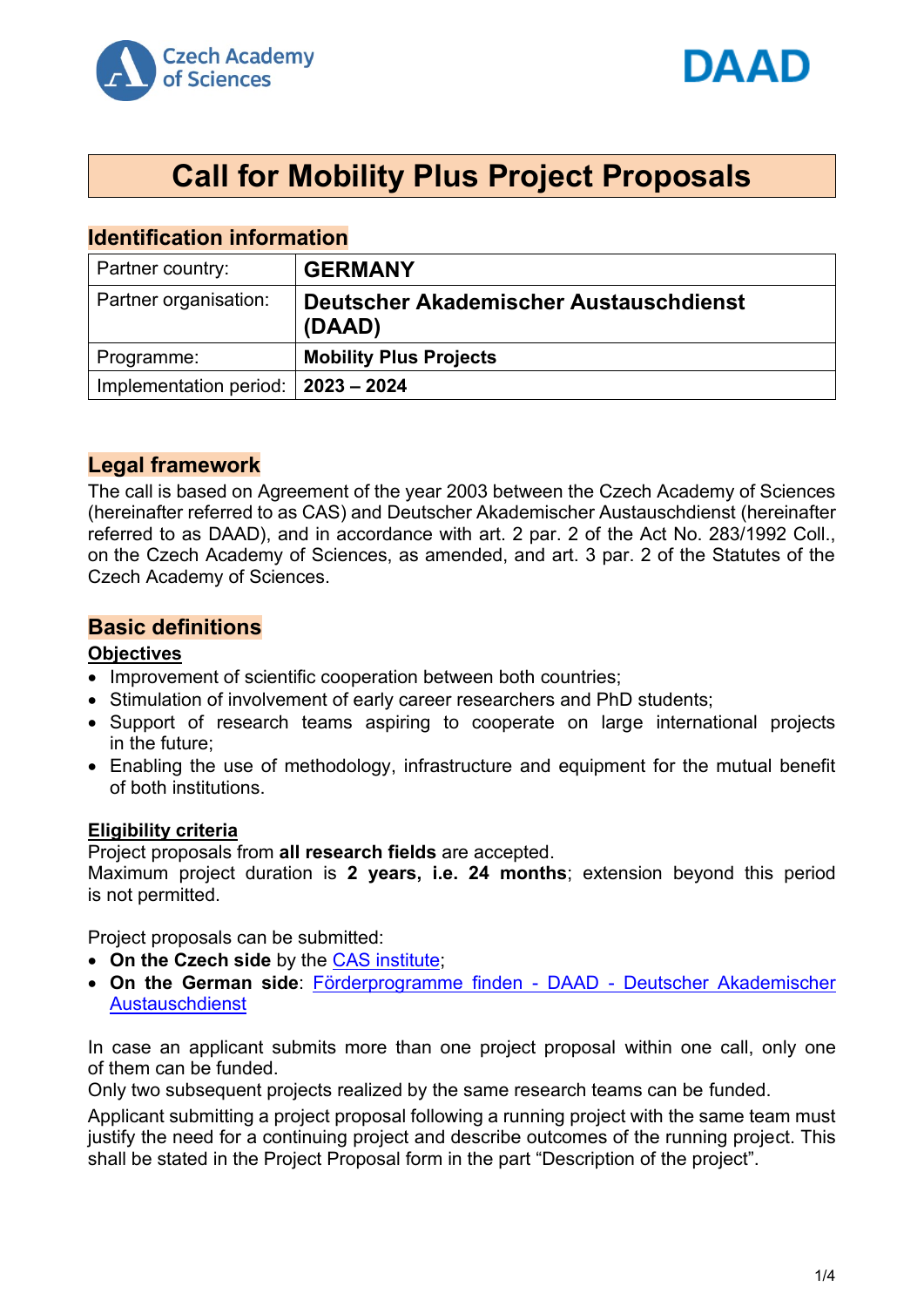



## **Research team**

Research team consists of:

- One principal investigator (senior or junior researcher);
- One or more co-investigators.

Research team members are divided into four categories:

- Senior researchers (8 or more years after receiving PhD at the time of submission of the project proposal);
- Junior researchers postdocs (less than 8 years after receiving PhD at the time of submission of the project proposal);
- PhD students:
- Others (e.g. undergraduate students, engineers, technicians).

## **On the Czech side:**

- All members must be employees of the CAS institutes.
- Out of the whole team, at least 1/3 must be junior researchers or PhD students.

## **On the German side:**

Förderprogramme finden - DAAD - [Deutscher Akademischer Austauschdienst](https://www2.daad.de/hochschulen/ausschreibungen/projekte/de/11342-foerderprogramme-finden/?s=1&projektid=57551240)

# **Financial conditions**

Financial contributions must be calculated and provided in compliance with the valid national legislation and internal regulations of the partner organisations.

## **On the Czech side:**

- Financial contribution shall be provided by the CAS towards the costs of the Czech research team.
- The maximum financial contribution shall be **CZK 200,000** per mobility project per year.
- Eligible costs:
	- **Mobility costs** (travel and living expenses);
	- **Research costs** directly related to the project implementation (consumables, services, small equipment, and networking – workshops, conferences etc.).
- Min. 50 % of the requested financial contribution shall be used to cover mobility costs and shall be maintained on the project level as well as yearly.
- Non-eligible costs: personnel, large equipment (exceeding CZK 80,000), overheads.
- The course of project implementation will be monitored through final report including use of financial means, justification of costs and possible transfers between categories.

#### **On the German side (for information only):**

Förderprogramme finden - DAAD - [Deutscher Akademischer Austauschdienst](https://www2.daad.de/hochschulen/ausschreibungen/projekte/de/11342-foerderprogramme-finden/?s=1&projektid=57551240)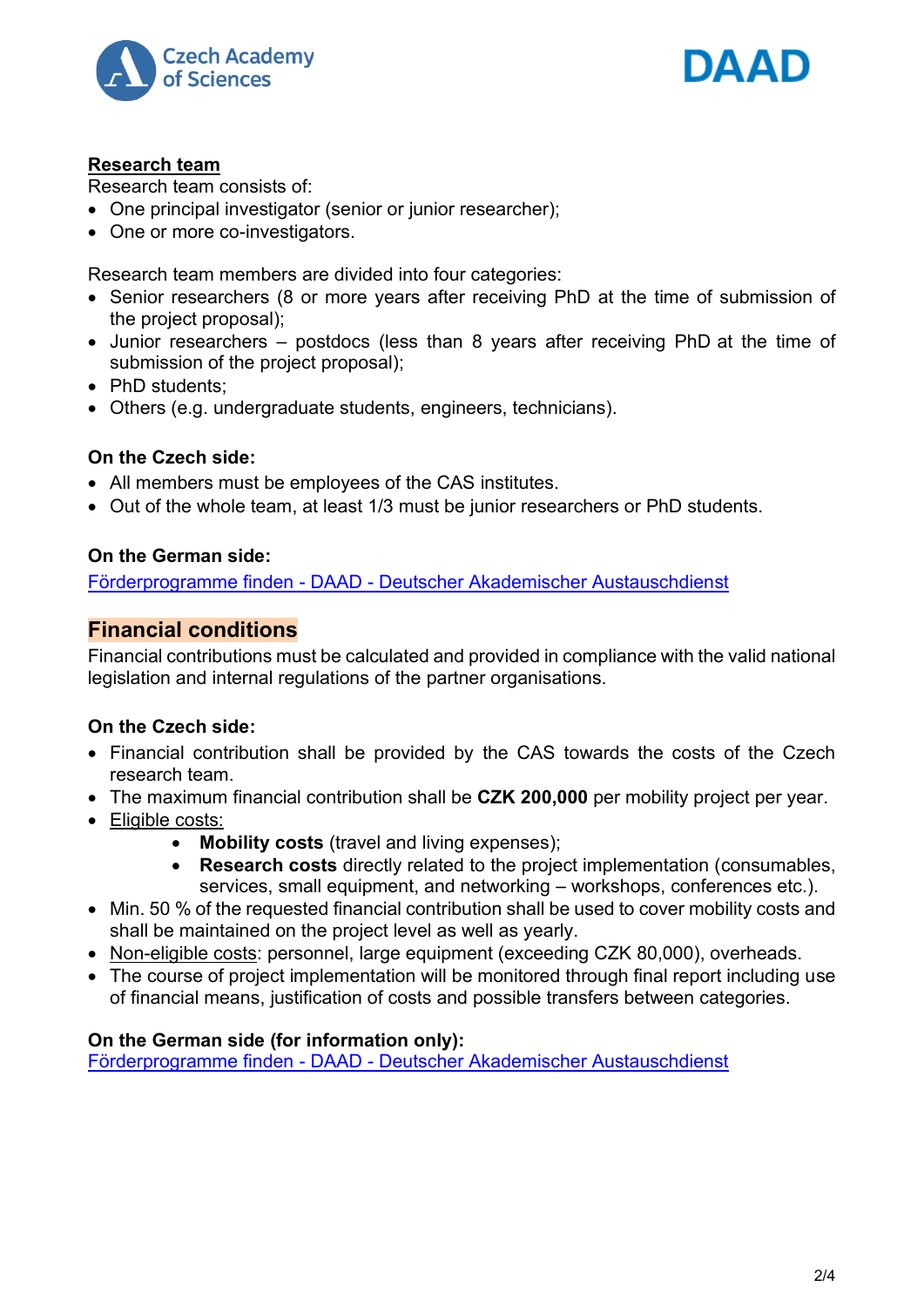



# **Project proposal submission**

Project proposals must be submitted in parallel to both partner organisations.

#### **On the Czech side:**

- Project proposals in English must be complete and submitted within the stated deadline exclusively via the "KIS" online application.
- The applicant is requested to register in the KIS application using the following link <https://kis.avcr.cz/kis2/oms/register> and fill in a project proposal. After finishing the proposal, the applicant shall forward it through his KIS account to the Director of the respective CAS Institute for approval. The Director shall approve the proposal by submitting the project proposal to OMS KAV ČR (Division of International Cooperation, Head Office of the CAS) via his KIS account. **Bear in mind that all project proposals must be submitted by the CAS Institute Directors by 12 June 2022.**
- Proposals submitted in any other way may be rejected on formal grounds.

By submitting project proposal, the applicant:

- Agrees to processing of personal data contained in the project proposal pursuant to the relevant Czech legislation;
- Declares that the information he/she stated is accurate, true and complete and that he/she is aware that if otherwise they will face all the legal consequences;
- Declares that, if approved, he/she will during the realization of the project follow:
	- − [The Code of Ethics of researchers at the Czech Academy of Sciences;](http://www.avcr.cz/cs/o-nas/pravni-predpisy/eticky-kodex-vyzkumnych-pracovniku-v-av-cr/)
	- − [The European Code of Conduct for Research Integrity.](http://www.allea.org/wp-content/uploads/2017/05/ALLEA-European-Code-of-Conduct-for-Research-Integrity-2017.pdf)

#### **On the German side** (for information only):

Förderprogramme finden - DAAD - [Deutscher Akademischer Austauschdienst](https://www2.daad.de/hochschulen/ausschreibungen/projekte/de/11342-foerderprogramme-finden/?s=1&projektid=57551240)

## **Evaluation and Selection**

Consists of a two-step process:

- At the national level, each partner organisation evaluates submitted proposals based on its internal rules and prepares a ranking list.
- At the international level, both partner organizations exchange their ranking lists, merge them, negotiate the final ranking and approve the proposals selected for funding. Total number of projects approved for funding is dependent on the financial possibilities of both partner organizations.

#### **Criteria for evaluation of project proposals**

- **Scientific and formal quality**:
	- Quality of project implementation (concept, approach, methodology, time schedule, outcomes);
	- State-of-the-art;
	- Innovation potential and perspective to broaden knowledge;
	- Expected mutual benefits for both research institutes;
	- Potential of project results and its possible outreach.
- **Quality of research teams**:
	- Justification of collaboration needs;
	- Competence and qualification of research team members;
	- Level of involvement of junior researchers and PhD students;